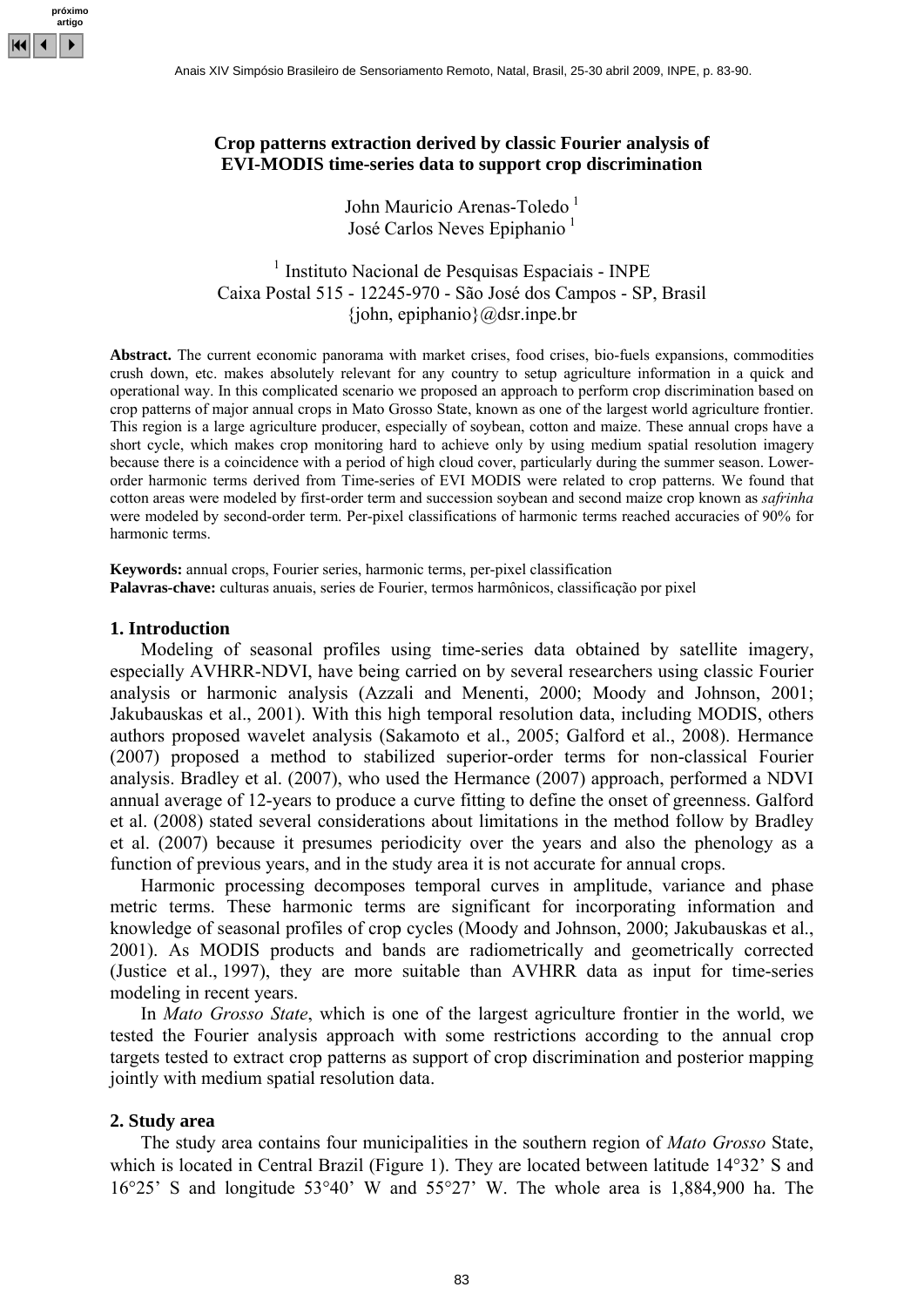municipalities are large producers of soybean, cotton and maize. The other vegetal units besides crop areas correspond to *cerrado* (savannas), grasslands and ciliar forest. The climate is warn semi-humid, average temperature around 21° C, rainfall (mean) is 1500 mm with a bimodal rainy season, dry period from May to September. Altitude varies from 140 m to 900 m.



Figure 1. Study area, southern part of *Mato Grosso* State, Brazil.

# **3. Data and methods**

## **3.1 Crop Calendar**

The crop calendar for the study area exhibits three major annual crops: soybean, cotton and maize (first and second periods). For soybean, the sowing for non-irrigated crops began in middle September with an intense period between October and November. Soybean harvest period embraces January to April. Cotton sowing began from the middle of November till middle of February; intense sowing peak occurs in the final of December and beginning of January. Harvesting period occurs from middle April till middle August. Maize in *Mato Grosso State* has two different crop periods, in last years the maize of second period has larger production: First period or summer maize has a sowing period of three months, from October to December; November is the most intense sowing month. Harvesting period is from February to June. The second period of maize (*safrinha*) represents the major part of maize in *Mato Grosso* (USDA-WAP, 2007). Its sowing period is from January until middle March, with intense peak on February; harvesting period occurs from May to middle of September. This second maize is sowed in soybean-harvested areas, and is the most frequent succession practice: maize after soybean. Central pivot crops have two or three crops in one year: beans, soybean, peanuts are usually irrigated crops.



Figure 2. Crop calendar for soybean, cotton and maize for the study area

## **3.2 Field work campaign**

The major ground-truth data collected in the fieldwork was information of land cover units with special attention to crop type units. In addition, qualitative data like crop early/late stages, crop condition, etc., was gathered in the fieldwork. We used information from two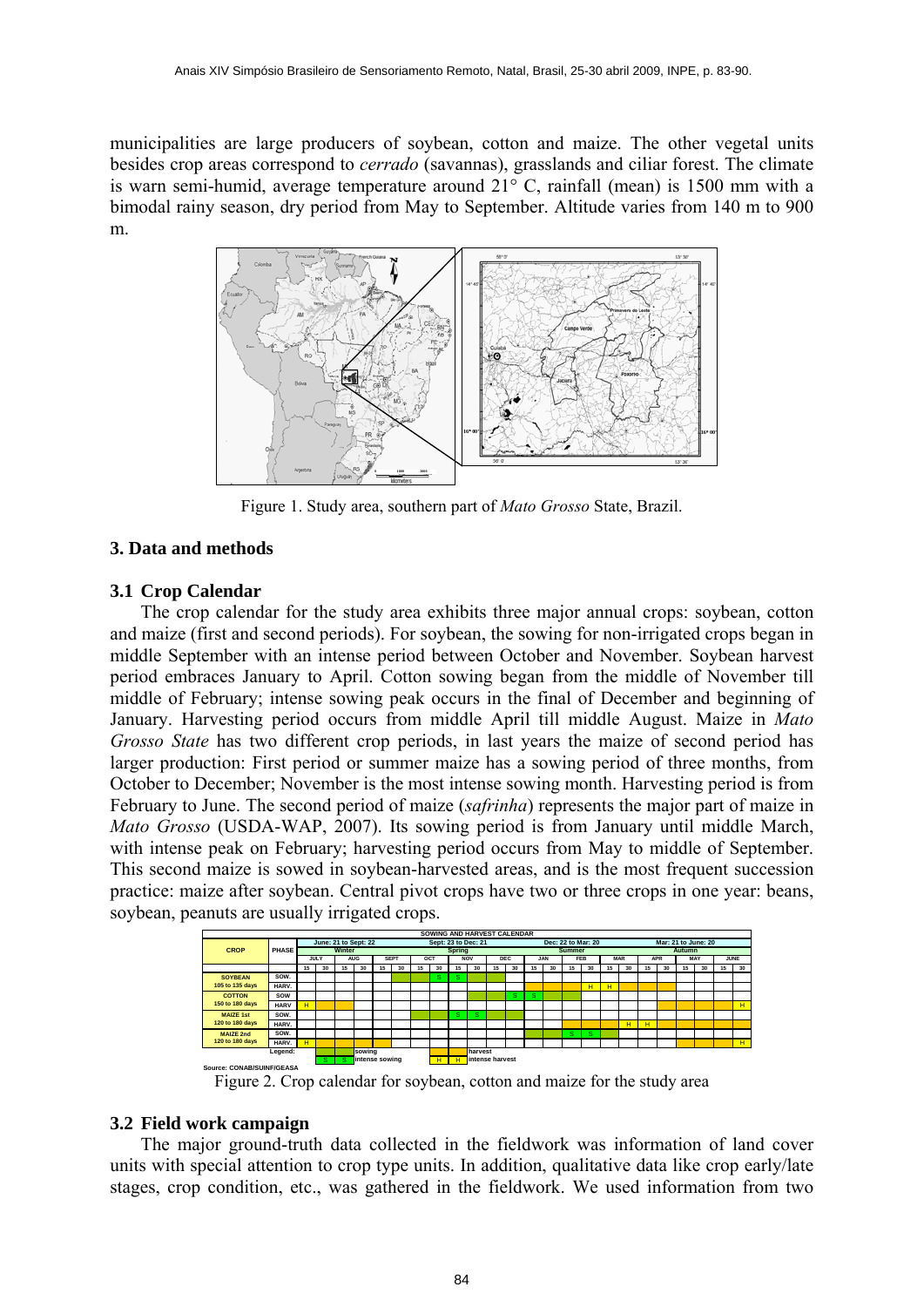field work campaigns. The first one captured information about summer crops especially soybean (15 to 21 of January 2007), they were collected 150 points. The second field campaign was done in the transition crop period (one crop is harvested and other crop is sowed on the same plots). The field work occurred from 27/Feb to 06/Mar of 2007. In this campaign there were collected 1500 points. At that time, several soybean fields were already harvested and some maize fields were also sowed in formerly soybean fields. Some fields had late soybean still on ground. Cotton fields were in the middle of their phenologic stage.

 These large ground-truth data set were used jointly with medium resolution imagery (Landsat TM and CBERS-CCD) to generate a reference map obtained by on-screen digitalization of vector polygons using images of several dates.

#### **3.3 Method**

Multitemporal data were collected of MODIS EVI (Enhanced Vegetation Index) 16-days composite data of 250 m which is embedded in the MODIS product (MOD13Q1), for the tile h12v10. This MODIS product for EVI is corrected for sun-target-sensor variations, angle reduction, and a BDRF schema option (Justice et al., 1998; Huete et al., 2002).

The EVI formerly called as SARVI2, was develop to optimize the vegetation signal and minimize atmospheric influence and background brightness effects (Huete et al., 1994). The equation for this vegetation index is as follow:

$$
EVI = G \frac{\rho_{NIR} - \rho_{red}}{\rho_{NIR} + C1 \times \rho_{red} - C2 \times \rho_{blue} + L}
$$
(1)

Where *ρ* is surface reflectance in sensor bands: NIR - Near Infrared; red and blue in the optical region; L is the canopy background adjustment factor, and C1 and C2 are the coefficients of the aerosol resistance term; L=1, C1 = 6, C2 = 7.5, and G (gain factor) = 2.5 (Huete et al., 1994).

EVI-MODIS data which is originally available in HDF format (**H**ierarchy **D**ata **F**ormat) and sinusoidal grid projection was reprojected and subsetted to contain the study area frame. To perform this processing we used the **M**ODIS **R**eprojection **T**ool (MRT) software, and the selected output format was Geotif.

The dataset evaluated correspond, according to the crop calendar, to the period of September/2006 to June/2007. In this period 18 composite images were available as input of harmonic analysis model via Fourier Discrete Transformation (DFT). In this case, differences in processing data (collections V004 and V005) did not affect our results because it was modeled by coarse seasonal behavior curves but not decimal numeric values, which differences in processing for these two collections, eventually could derive. Further details of collection changes are commented in Didan and Huete (2006).

For the observed discrete data, registered at regular *t* times, the interval from origin time is  $t_i = 1$  to N. For this sampled discrete data, N is the period of this discrete Fourier series,  $y(t)=\{1,2,...,N\}$ 

$$
y(t) = c_0 + \sum_{k=1}^{M} A_k \cos\left(\frac{2\pi kt}{N}\right) + B_k \sin\left(\frac{2\pi kt}{N}\right)
$$
 (2)

where *k* is restricted by Nyquist frequency. Thus the calculus of *t* has two possibilities: when *t* is even  $M_{\text{max}}=k=N/2$ , for odd values  $M_{\text{max}}=k=N-1/2$ . C<sub>0</sub> is called the additive term and represents the mean of the whole time-series set;  $A_k$  and  $B_k$  are the Fourier coefficients and can be calculated as follows: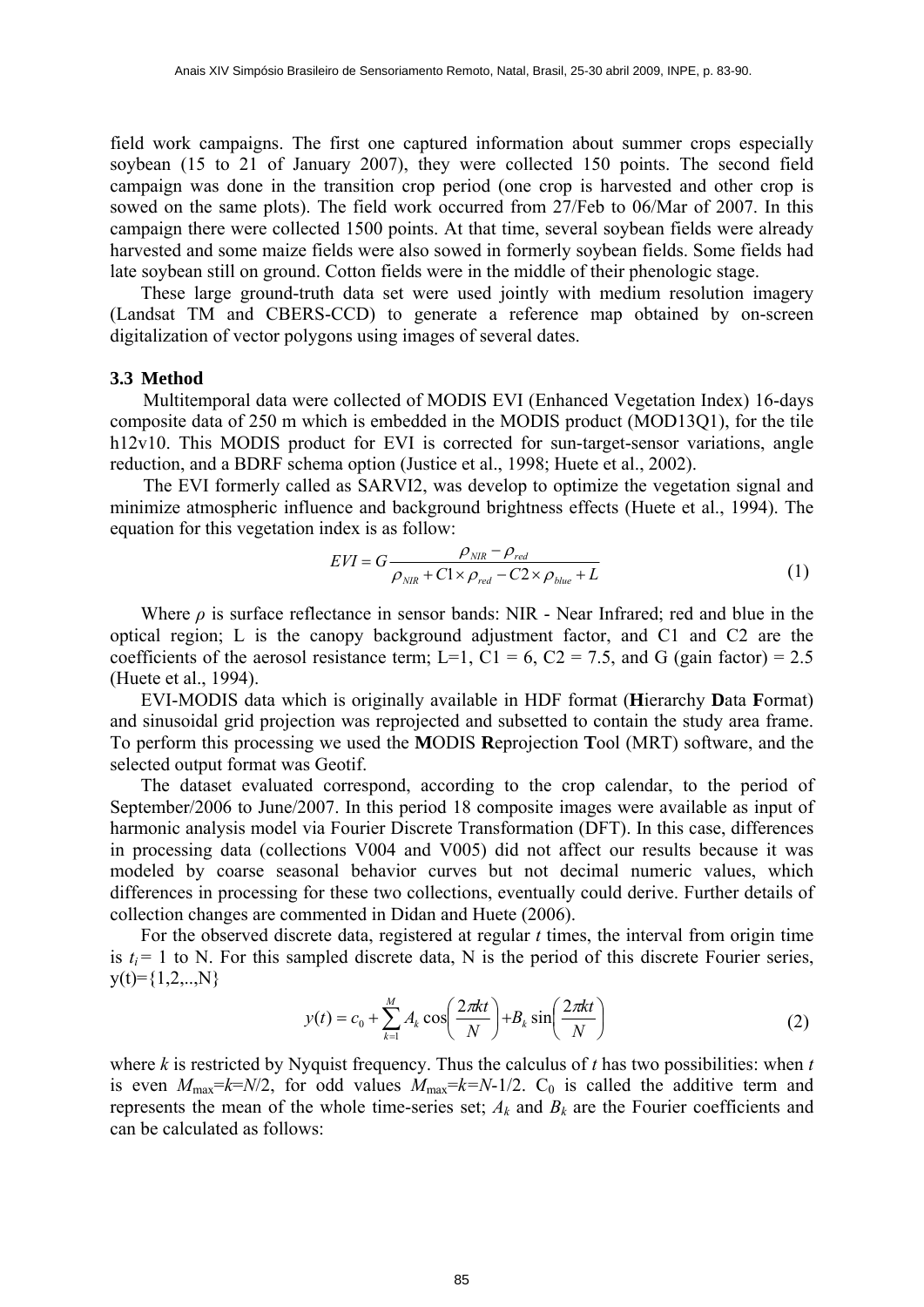for any non-negative integer *k*:

$$
A_{k} = \frac{2}{N} + \sum_{t=1}^{N} y_{(t)} \cos\left(\frac{2\pi t}{N}\right)
$$
 (3)

$$
B_k = \frac{2}{N} + \sum_{t=1}^{N} y_{(t)} \text{ sen}\left(\frac{2\pi t}{N}\right)
$$
 (4)

The amplitude for the *k-nt* term is:

$$
c_k = \sqrt{A^2_k + B_k^2} \tag{5}
$$

The percentage variance for each harmonic term is the simple ratio of amplitude and the double-value of population variance.

$$
\% \text{ Variance } = \frac{c^2}{2s^2} \tag{6}
$$

The phase angle can be calculated according to the range angle:

$$
\phi_k = \begin{cases} \tan^{-1} \frac{B_k}{A_k} & A_k > 0 \\ \tan^{-1} \frac{B_k}{A_k} \pm \pi (180^\circ) & A_k < 0 \\ \frac{\pi}{2} (90^\circ) & A_k = 0 \end{cases}
$$
(7)

 Once the harmonic term images were generated, points of typical fields (1780 in total) crops were selected trying to avoid spectral mixture between vegetal units and assuring their spectral behavior being analyzed over time. Some of these typical points (around 660) were used to collect harmonic term values to generate comparison between crop patterns single and double, and also between EVI curve and Harmonic term modeling. Individual and average curves for cotton and soybean/maize succession were compared. Finally, there were performed per-pixel classifications: ISODATA (Iterative Self-Organizing Data Analysis Technique) and Gaussian MLC (Maximum Likelihood Classifier) over harmonic terms images (1st-term, 2nd-tem amplitude, and 1st-term phase). Accuracy assessment, compared to reference map, was performed using Congalton and Green (1999) approach with 530 random points.

### **4. Results and Discussion**

Major annual crops for study area are soybean, cotton and maize; most of cotton fields have a previous management practice which is sowed millet for being incorporated as mulch. As observed in crop calendar, the timing is different to each of these crops (Figure 3); EVI images follow that crop dynamics as shown ahead. Soybean is sowed in the last trimester of the year (early-medium and late soybean cultivars). The green-peak of most soybean areas is in late December and early January (2007-017, Figure 3). Soybean harvesting period is between January (early soybean) and April (late soybean). Cotton was sowed between the end of the year 2006 and beginning of the 2007; in March, cotton areas exhibit the green-peak of its cycle (2007-065, Figure 3). In general, after soybean is harvested, farmers sowed maize. In image 2007-113 (Figure 3), cotton and maize fields are displayed with higher EVI values than other vegetated units. In image 2007-177, annual crops have been harvested; the dry season is in its onset, and some few areas under central-pivot irrigation are still active.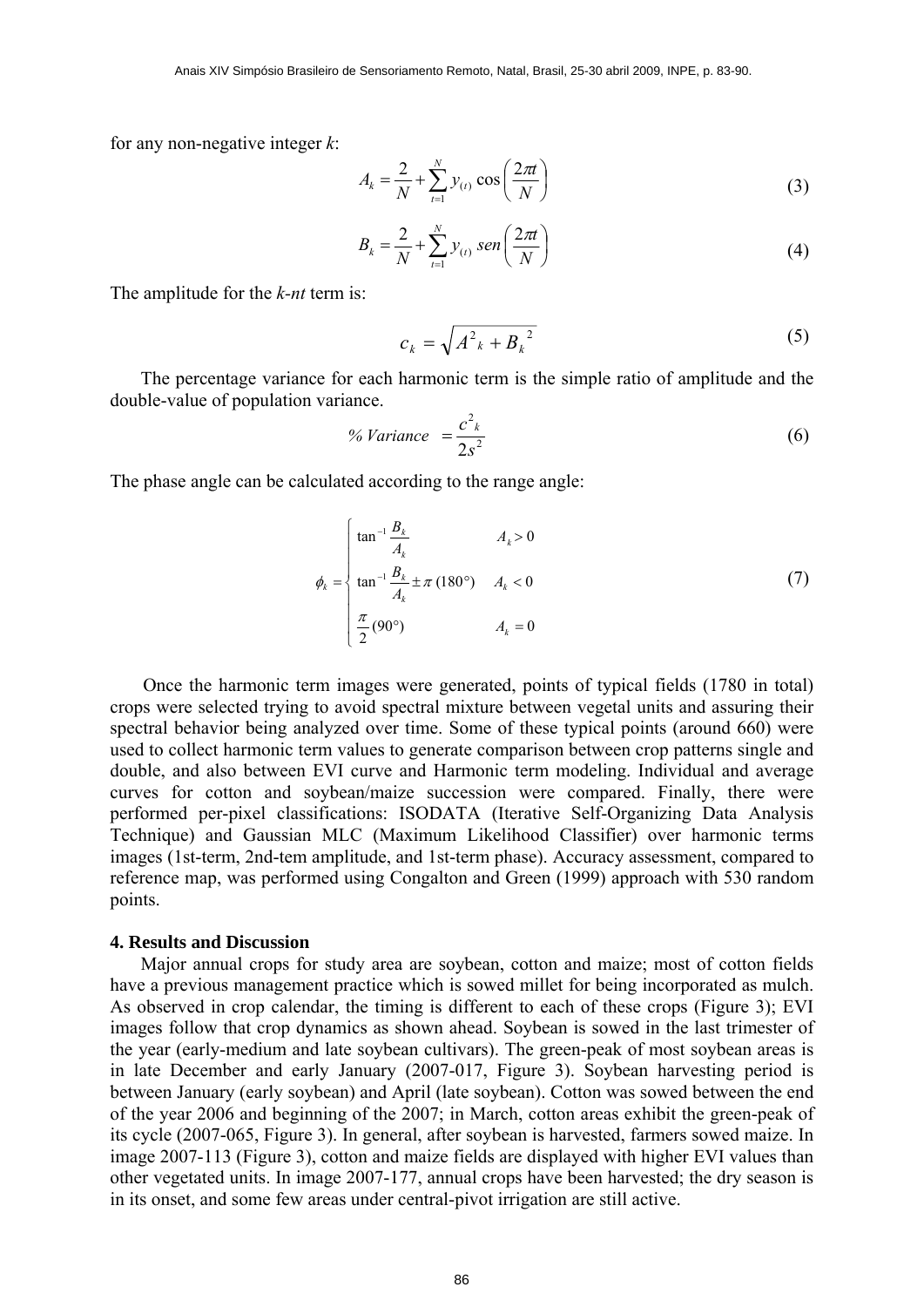

Figure 3. Dynamics of EVI composition images at different dates during the crop (period 2006-2007), days are expressed in day of year format (DOY).

In this region, a particular point over an agriculture field-plot is not stable over time, indeed, cotton and soybean fields area redistributed along a period of 3 to 4 years, varying every year in the whole context. This means that single and double patterns or even fallow in smaller percent areas do not follow a strict tendency for a specific resolution point. Because of this, time-series for several years are not as symmetric and periodical as would be recommended for techniques as DFT, and it is more consistent to analyze a single year context isolated as we proposed.

## **4.1 Harmonic terms**

Harmonic processing decomposes temporal curves in amplitude, variance and phase metric terms. According to the typical points collected (1720), 328 points for cotton and 328 points for soybean/maize were used to generate mean curves of EVI for cotton and soybean/maize. The remaining points were over other vegetal units including semi-perennial sugarcane crop fields. Cotton profile for the 328 points exhibits a great variability in the period from October to December (Figure 4); this is the period when for most fields it is planted a gramineous plant, normally millet. The "green-up" phase shows the highest variability in the whole cotton cycle, which may indicate some delays in sowing timing. In harmonic modeling, both cases (Figure b,d) show that much of variance is captured by the first-order terms, with low influence values for the second-order term (Figure c,e). The sum of first four amplitude terms plus additive terms (Figure b,d) accounts for almost 70% of variance (Figure c) and more than 90% in the millet/cotton case (Figure e).

 Soybean and maize succession planting exhibits a bimodal behavior in average seasonal profile (Figure 5a). After regular soybean initiates to green-up, composition of December-3 composition shows a high EVI variability due to the influence of late and even early soybean cultivars, observed also in the senescence stage on February-2 composition. Soybean green-peak covers the period from middle December to middle January, as maize does in April. March data expressed a high variability due to variance in sowing timing for maize crop areas. In harmonic modeling the first three harmonic terms contains 96.4% of the total variance (Figure 5c); the second-order term exhibit the highest variance percent value as a single term (Figure 5c). Second-order amplitude image presents a two-cycle wave pattern (figure 5e), highly coincident with actual soybean/maize succession pattern.

Other vegetal units such as forest, cerrado and natural grassland, and the semi-perennial sugarcane crop exhibited a heterogeneous and more complex profile in EVI curves. Those classes could be not modeled by just a single harmonic term, and variance is distributed in several order terms; many of them even in the higher terms which are susceptible to noise and spurious data (Hermance, 2007).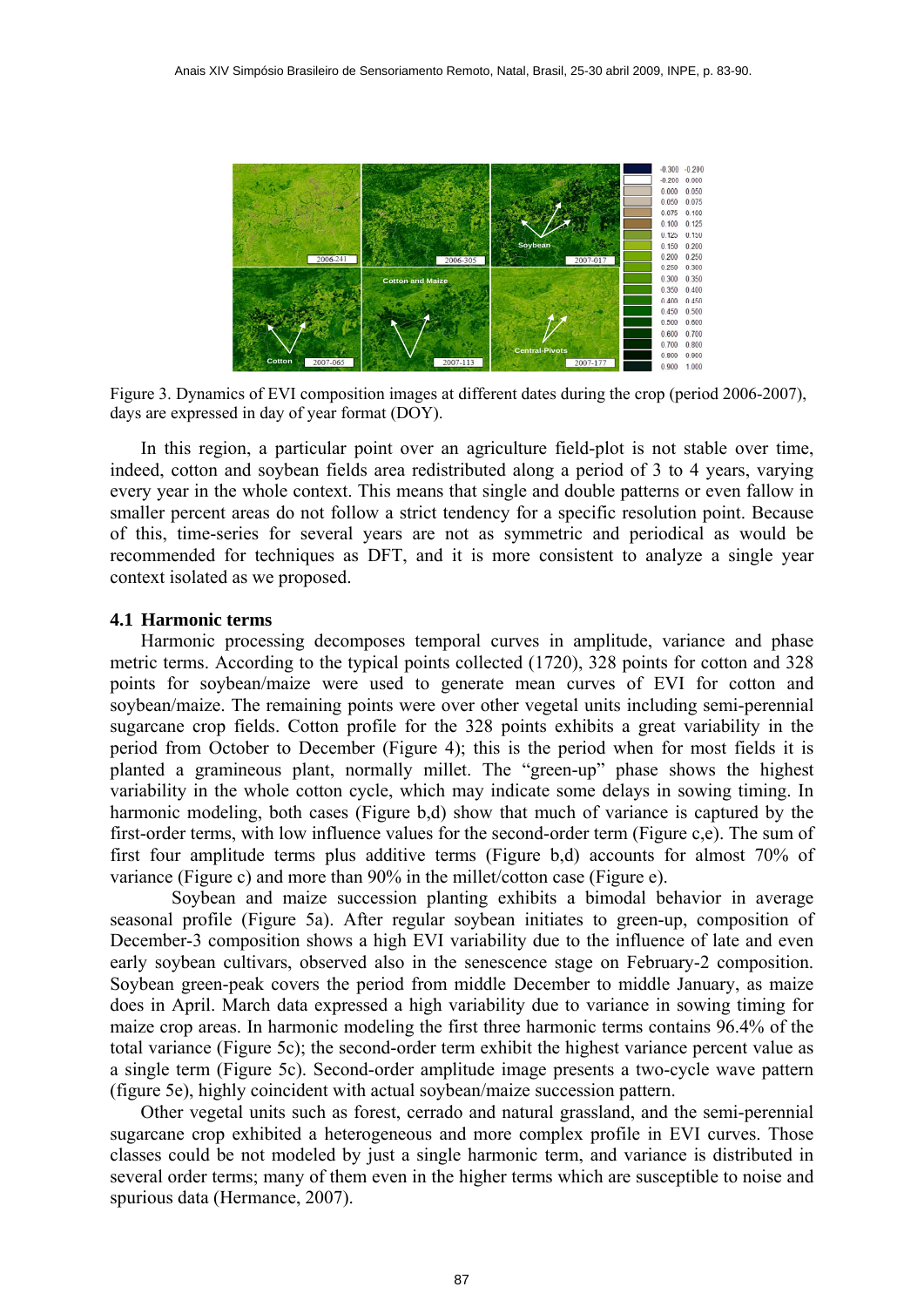

Figure 4. Comparison example of cotton fields with different management practices. (a) Seasonal profile of cotton crop, (b) variance for harmonic terms of cotton crop, (c) seasonal profile of millet and cotton crop, (d) variance for harmonic terms of millet and cotton crop.



Figure 5. (a) Seasonal profile of mean typical EVI data for crop succession soybean/maize, (b) profile of EVI and sum of the first four harmonic terms, (c) variance for the nine harmonic terms, (d) 1st-order amplitude term, (d) 2nd-order amplitude term.

Phase term represents the angle in which the green-peak occurs in a particular vegetation unit. The angle refers to the time in which this peak occurs, one for each harmonic term. We used first-order phase as complementary axe to evaluate the separability for the two patterns set besides amplitude terms. As phase is a circular data, this data must be interpreted knowing the inherent conditions of its nature. In multiyear data or range selection criterion (e.g. standard year: startup in January), all phase data for annual crop target are circular. In this particular case, first-order phase data, according to the range time-series selection, were linear and phase data could have a valid value in the entire scale.

Once harmonic term images were produced, the reference map polygons were overlaid to harmonic images. Crop patterns matched with amplitude term values in image (Figure 6): cotton fields show high values for 1st-order term and low values for 2nd-order;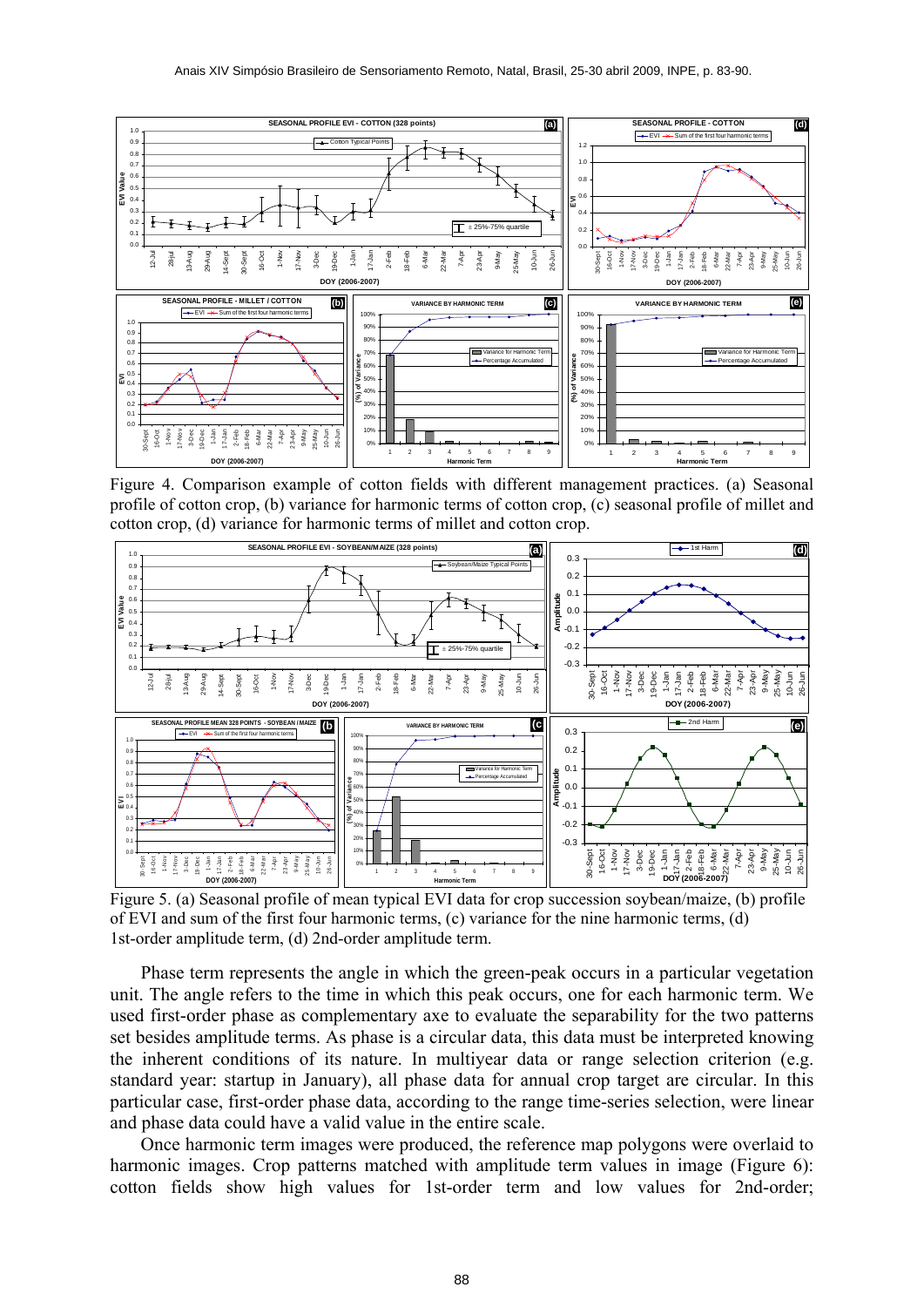soybean/maize succession is the opposite case, low values for 1st-order term and high for 2nd-order term. This apparent affinity was tested by several per-pixel classifications (ISODATA and MLC). The accuracy assessment was accomplished using a multinomial formula (Congalton and Green, 1999) with 95% as a level of confidence, with 5% as desired precision for three classes (cotton, soybean/maize, others), obtaining 530 points.



Figure 6. (a) First-order amplitude term image, (b) detail of cotton fields in bright. (c) Second-order amplitude term image, (d) detail of most of the soybean/maize fields in bright.

Accuracy assessment for the three classes reported as the highest overall accuracy of 90% with overall KHAT coefficient of 0.8479 was obtained for MLC of 3-band image composed by first and second order amplitude images plus first-order phase image (schema IV). Using only one single harmonic term, first-order amplitude showed the highest overall accuracy (77.74%) with an overall KHAT coefficient of 0.6604 (Figure 6a). In analysis by classes, highest accuracies for the MLC–IV in cotton conditional Kappa was superior to 0.9; for soybean/maize succession there was a tendency of higher commission errors, and the highest conditional Kappa was 0.78 for the MLC–IV.



X Axe [I: 1st Amplitude Term; II : 2nd Amplitude Term; III: 1st+2nd Amp. Term; IV: 1st+2nd Amp-1st Phase] Figure 6. (a) Overall accuracy and kappa values; producer, users, conditional kappa for (b) cotton and (c) soybean/maize. II<sup>\*\*</sup> are two different ISODATA classifications recoded to three classes (6 to 3 and 4 to 3).

### **5. Conclusions**

Crop patterns (single and double), which involve management practices and crop cycle characteristics, are compelling to discriminate annual crops by harmonic analysis in study area. EVI-MODIS time-series of classic Fourier analysis captures differences in seasonal profiles between annual crops and other class units.

Just few lower harmonic terms are suitable for modeling annual crops; management practices such as millet before cotton had impact over individual harmonic term.

Individual amplitude images were successful to minimize differences in crop calendar for same crop type. Early, medium and late soybean cultivars were collected together in just a single term image.